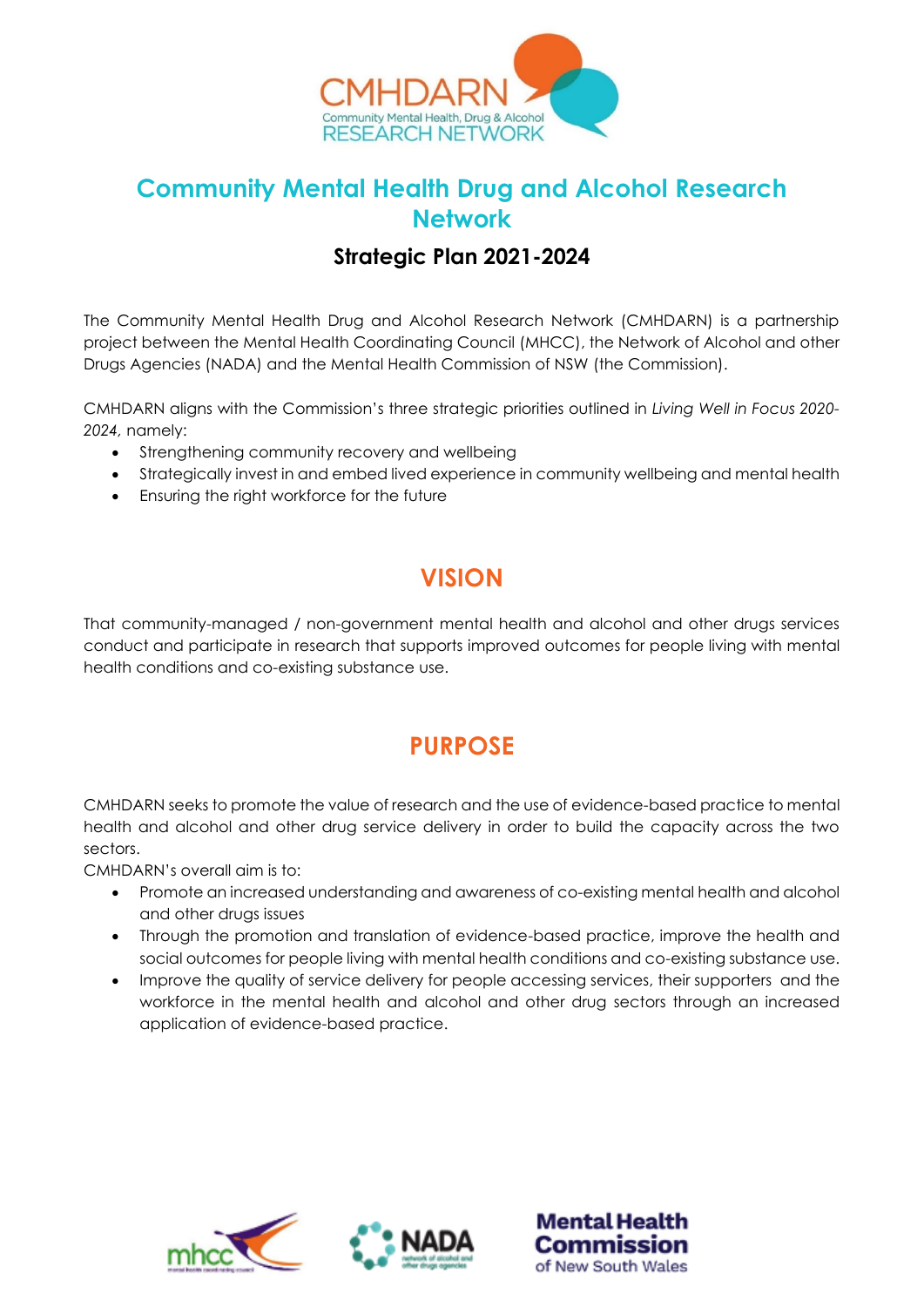#### **Language and Terminology**

CMHDARN acknowledges the diversity of views and preferences regarding language across both sectors. However, for the purpose of this document, the following terms are used to describe people with lived and living experience of mental health and/or substance use;

- People living with mental health conditions and co-existing substance use. This term is used in preference to consumers, clients, service users or patients.
- Support persons is inclusive of all the people who have a role in the support of a person living with co-existing mental health and substance use. This includes carers, family of origin or a family of choice, friends, a kinship group, or a community.